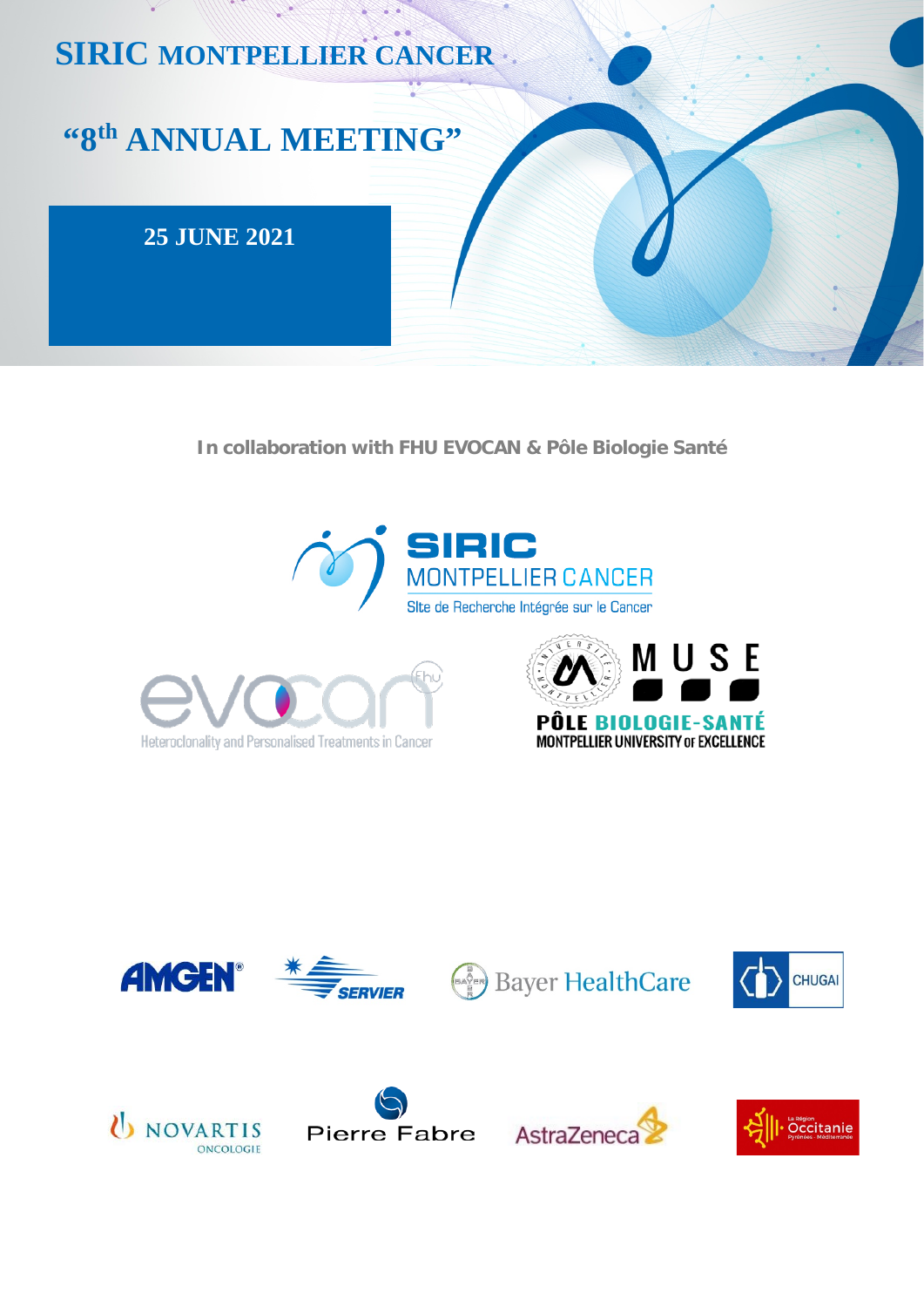

**8h45 Welcome** 

#### **SESSION 1**

# **Cancer research from bench to preclinical studies in Montpellier: highlights 2020-2021**

Chairman : Philippe PASERO (IGH, Montpellier) & Serge ROCHE (CRBM, Montpellier)

- **9h00** Notching up the resensitization against EGFR TKIs in lung adenocarcinoma harboring EGFR "gatekeeper" mutations Antonio MARAVER (IRCM, Montpellier)
- **9h30** Targeting the ubiquitin-like molecule NEDD8 for therapeutic intervention Dimitri XIRODIMAS (CRBM, Montpellier)
- **10h00** Spatial chromatin organization in normal and pathological hematopoietic cells

Eric SOLER (IGMM, Montpellier)

**10h30** More than a crosstalk, histone marks can be drivers of the changes in splicing essential for EMT Reini FERNANDEZ DE LUCO (IGH, Montpellier)

## **11h00 Coffee break**

Streaming video *b* **NOVARTIS** 

## **SESSION 2**

**Keynote lecture**  Chairman : Dan FISHER (IGMM, Montpellier)

**11h30** Cancer evolution, immune evasion and metastasis Charles SWANTON (The Francis Crick Institute, London)

**Keynote lecture** 

Chairman : David AZRIA (ICM, Montpellier)

**12h00** Micron-Scale AI-driven Radiation Therapy driven Multi-Parametric Imaging Nikolaos PARAGYIOS (Thérapanacea, Paris)

**12h30 Lunch**

Streaming video *b* **NOVARTIS**